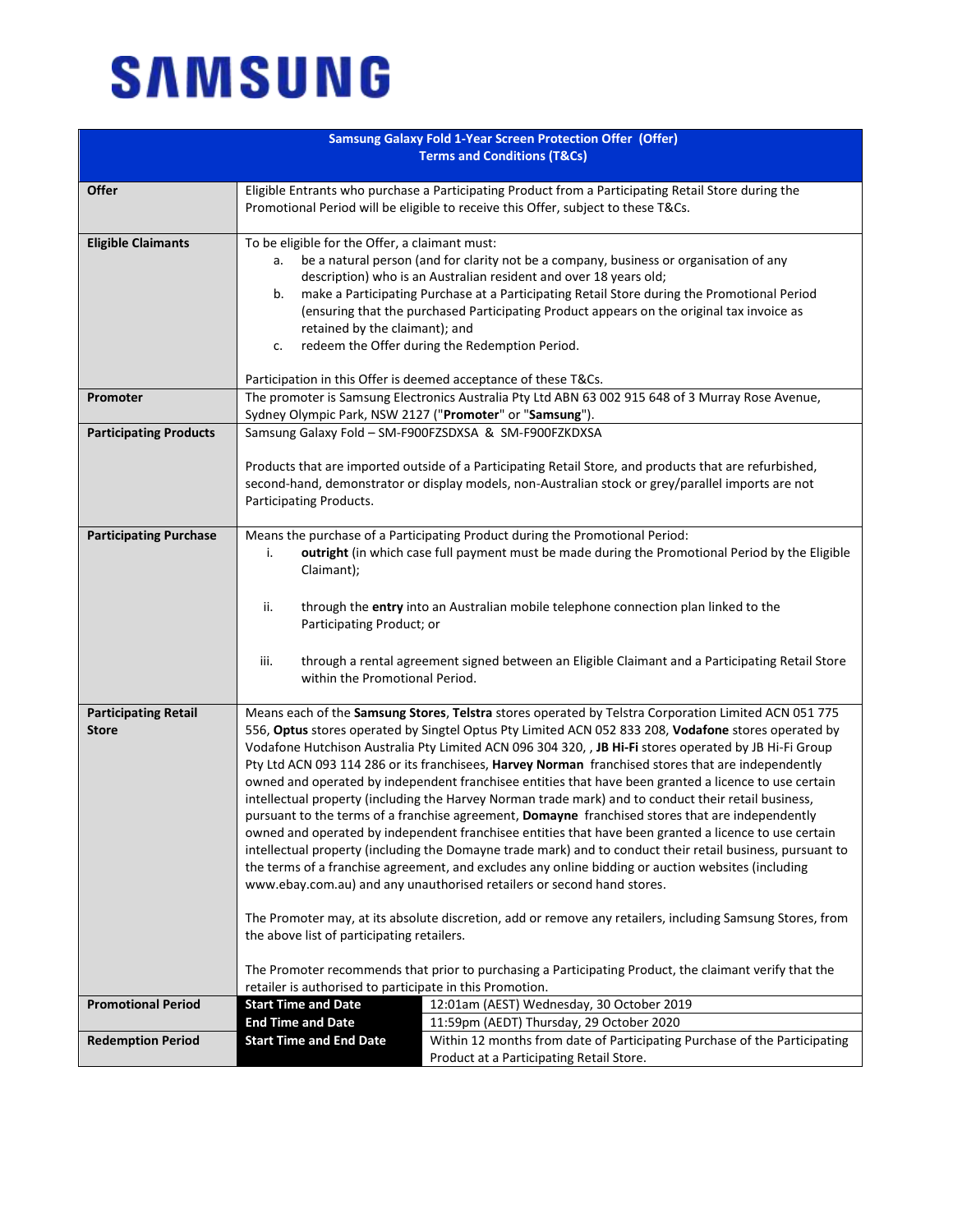| Offer                     |                                                                                                                                                                                                                                                                                                                                                                                                                                                                                                                                                                                                                                                                                                                                                                      |            |  |
|---------------------------|----------------------------------------------------------------------------------------------------------------------------------------------------------------------------------------------------------------------------------------------------------------------------------------------------------------------------------------------------------------------------------------------------------------------------------------------------------------------------------------------------------------------------------------------------------------------------------------------------------------------------------------------------------------------------------------------------------------------------------------------------------------------|------------|--|
|                           | Offer                                                                                                                                                                                                                                                                                                                                                                                                                                                                                                                                                                                                                                                                                                                                                                | <b>RRP</b> |  |
|                           | $\mathbf{1}$ .<br>One (1) screen repair for consumer induced damage to the internal                                                                                                                                                                                                                                                                                                                                                                                                                                                                                                                                                                                                                                                                                  | \$220.00   |  |
|                           | folding LCD screen of the Participating Products for one (1) year from                                                                                                                                                                                                                                                                                                                                                                                                                                                                                                                                                                                                                                                                                               |            |  |
|                           | date of purchase. It does not include repair of damage to the front LCD                                                                                                                                                                                                                                                                                                                                                                                                                                                                                                                                                                                                                                                                                              |            |  |
|                           | screen of the Participating Products.                                                                                                                                                                                                                                                                                                                                                                                                                                                                                                                                                                                                                                                                                                                                |            |  |
|                           | The Offer applies to repairing damage incurred by the Eligible Claimant to the internal folding LCD screen<br>of the Participating Product. The repair of customer induced damage associated with any other element of<br>the Participating Product such as back glass, bezel, USB Port or camera is not included and will incur<br>additional charges.<br>Samsung or its authorised repairer will, upon receiving the Participating Product from the Eligible<br>Claimant, assess the Participating Product to confirm that the repair can be carried out in accordance with<br>these Terms and Conditions.<br>Proof of purchase (i.e. the receipt) of the Participating Product needs to be provided to Samsung or its<br>authorised repairer prior to the repair. |            |  |
|                           | If it cannot be repaired in accordance with these Terms and Conditions, Samsung or its authorised repairer<br>will inform the Eligible Claimant, and the Eligible Claimant may elect to not proceed with the repair, or to<br>proceed with the repair and incur extra costs for additional repair items as advised by Samsung. In those<br>circumstances, payment for the cost of the repair will need to be made upfront via credit card or online<br>(MasterCard or Visa).                                                                                                                                                                                                                                                                                         |            |  |
| <b>Redemption Process</b> | To activate the Offer during the Redemption Period, Eligible Claimants must:                                                                                                                                                                                                                                                                                                                                                                                                                                                                                                                                                                                                                                                                                         |            |  |
|                           | Purchase a Participating Product;<br>1.                                                                                                                                                                                                                                                                                                                                                                                                                                                                                                                                                                                                                                                                                                                              |            |  |
|                           | Retain proof of purchase of the Participating Product; and<br>2.                                                                                                                                                                                                                                                                                                                                                                                                                                                                                                                                                                                                                                                                                                     |            |  |
|                           | 3.<br>Redeem the Offer before the end of the Redemption Period (i.e. within 12 months from date of<br>purchase of the Participating Product).                                                                                                                                                                                                                                                                                                                                                                                                                                                                                                                                                                                                                        |            |  |
|                           | Eligible Claimants who seek to redeem the Offer outside of the Redemption Period will not be accepted<br>and will be charged for customer induced screen repair costs.                                                                                                                                                                                                                                                                                                                                                                                                                                                                                                                                                                                               |            |  |